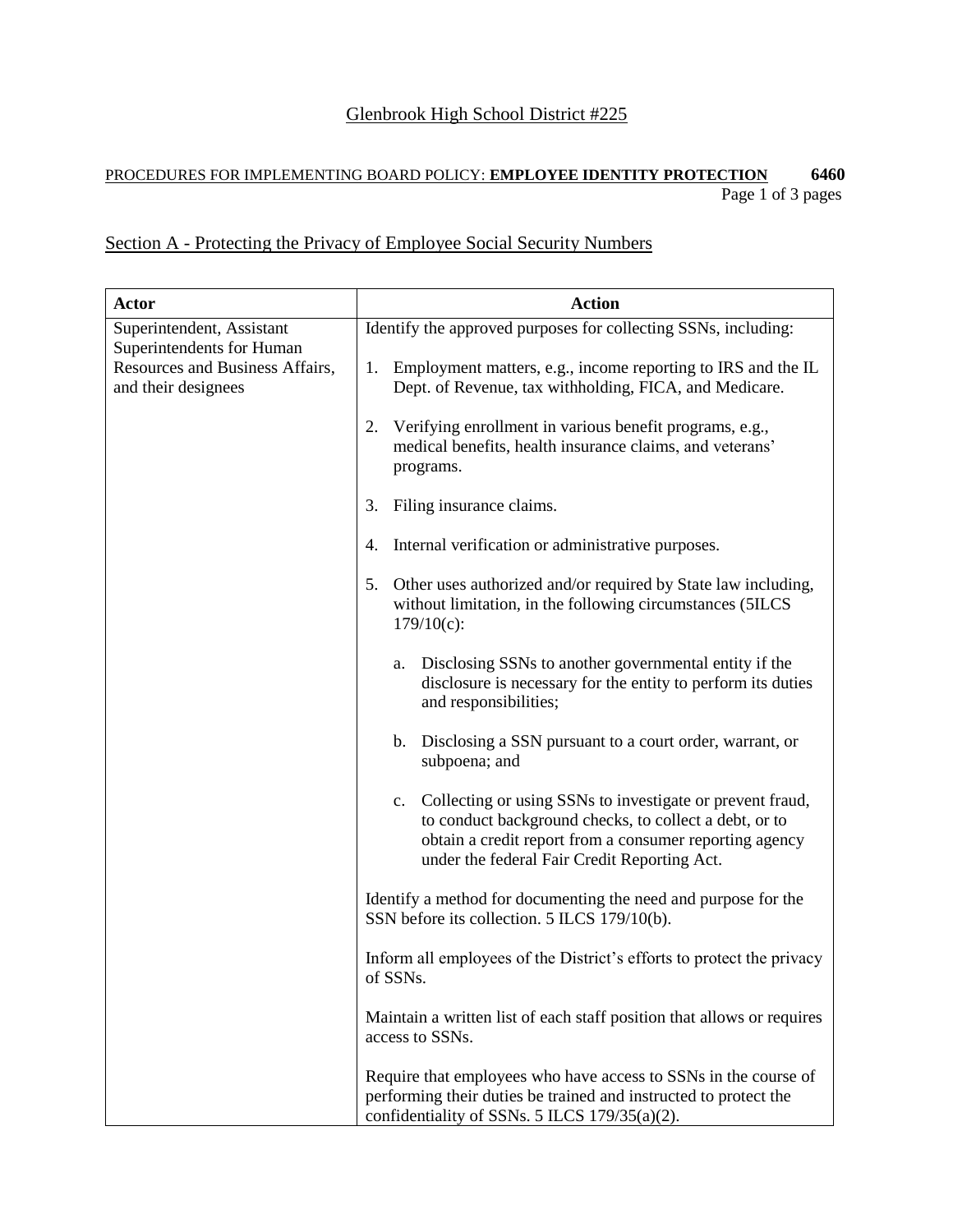PROCEDURES FOR IMPLEMENTING BOARD POLICY: **EMPLOYEE IDENTITY PROTECTION 6460**

| <b>Actor</b>                                                                                      | <b>Action</b>                                                                                                                                                                                                                   |
|---------------------------------------------------------------------------------------------------|---------------------------------------------------------------------------------------------------------------------------------------------------------------------------------------------------------------------------------|
|                                                                                                   | Direct that only employees who are required by their job<br>responsibilities to use or handle information or documents that<br>contain SSNs have access to such information or documents. 5<br>ILCS 179/35(a)(3).               |
|                                                                                                   | Require that SSNs requested from an individual be provided in a<br>manner that makes the SSN easily redacted if the record is<br>otherwise required to be released as part of a public records<br>request. 5 ILCS 179/35(a)(4). |
|                                                                                                   | Require that, when collecting a SSN or upon request a <i>statement of</i><br>the $purpose(s)$ for which the District is collecting and using the<br>SSN be provided. 5 ILCS $179/35(a)(5)$ .                                    |
|                                                                                                   | Enforce the requirements in Board policy 6460, Employee Identity<br>Protection, and this procedure.                                                                                                                             |
|                                                                                                   | Design and execute a training program on protecting the<br>confidentiality of SSNs for employees who have access to SSNs in<br>the course of performing their duties.                                                           |
| Records Custodian and Head of                                                                     | Develop guidelines for handling social security numbers in                                                                                                                                                                      |
| Information Technology (IT)                                                                       | electronic systems. These guidelines should address:                                                                                                                                                                            |
|                                                                                                   | The limited display of SSNs on computer terminals, screens,<br>1.<br>and reports;                                                                                                                                               |
|                                                                                                   | The security protocol for storing SSNs on a device or system<br>2.<br>protected by a password or other security system and for<br>accessing SSNs that are included in part of an electronic<br>database;                        |
|                                                                                                   | The security protocol for deleting SSNs that are stored in<br>3.<br>electronic documents or databases; and                                                                                                                      |
|                                                                                                   | Alternate mechanisms for integrating data other than the use<br>4.<br>of SSNs.                                                                                                                                                  |
| Assistant Superintendents,<br>Directors, Building Principals,<br>and/or Instructional Supervisors | Require each staff member whose position allows or requires<br>access to SSNs to attend training on protecting the confidentiality<br>of SSNs.                                                                                  |
|                                                                                                   | Instruct staff members whose position allows or requires access to<br>SSNs to:                                                                                                                                                  |
|                                                                                                   | Treat SSNs as confidential information.<br>1.                                                                                                                                                                                   |